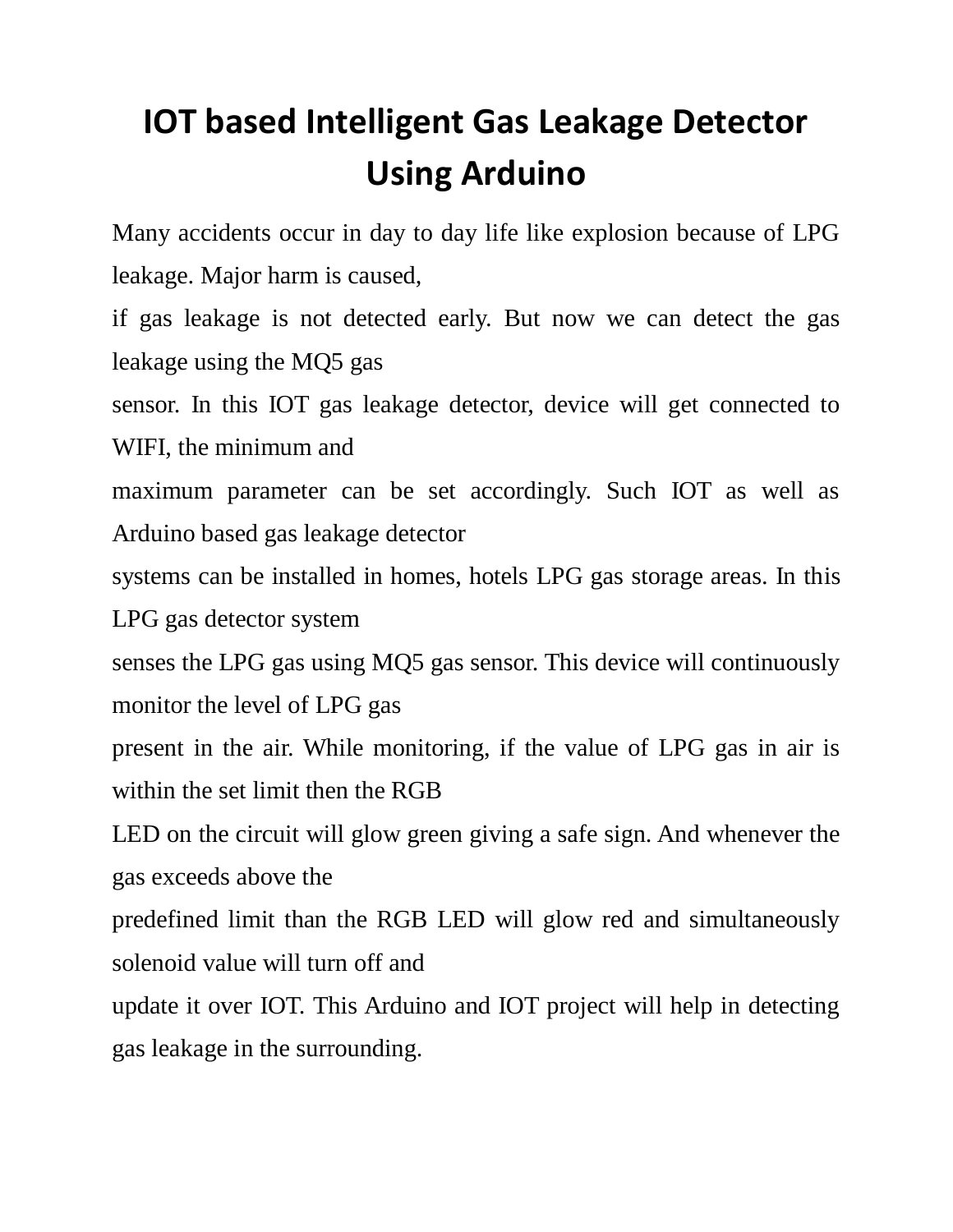## **Block Diagram:**



## **Hardware Specifications**

Arduino

LCD

Wi-Fi module

Dc fan

Gas sensor

Buzzer

Regulator

Crystal Oscillator

Resistors

Capacitors

**Transistors**